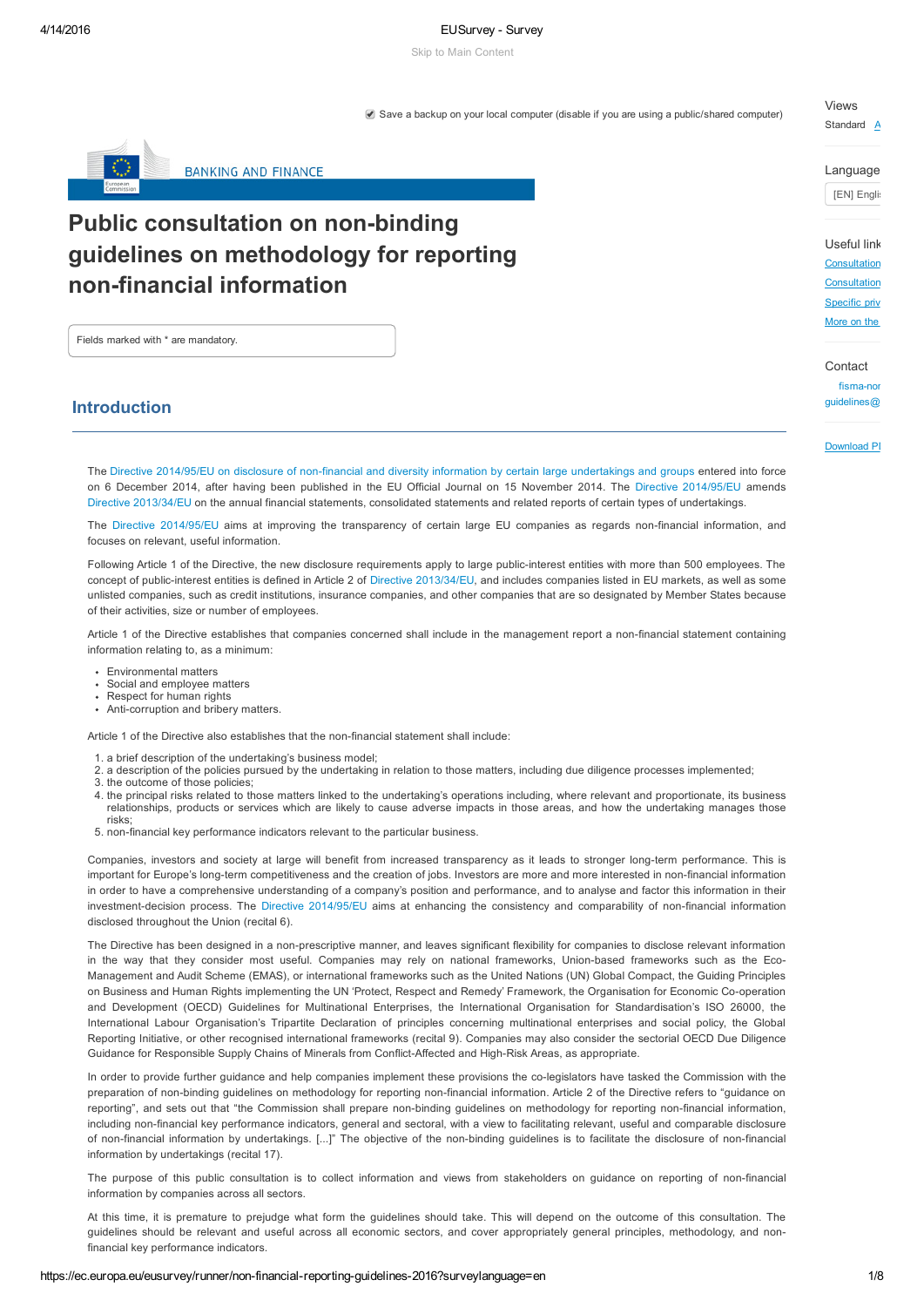## 4/14/2016 **EUSurvey - Survey**

In providing their input to this consultation, stakeholders are invited to consider the companies and groups concerned under Article 1 of the Directive. The new disclosure requirements relating to non-financial information apply to large public-interest entities with more than 500 employees. The concept of public-interest entities is defined in Article 2 of Directive [2013/34/EU](http://eur-lex.europa.eu/legal-content/EN/TXT/?uri=CELEX:32013L0034), and includes companies listed in EU markets as well as some unlisted companies, such as credit institutions, insurance companies, and other companies that are so designated by Member States because of their activities, size or number of employees.

Please note: In order to ensure a fair and transparent consultation process only responses received through our online questionnaire will be taken into account and included in the report summarising the responses. Should you have a problem completing this questionnaire or if you require particular assistance, please contact fisma-non-financial-reporting-guidelines@ec.europa.eu.

More information:

- on this [consultation](http://ec.europa.eu/finance/consultations/2016/non-financial-reporting-guidelines/index_en.htm)
- on the protection of personal data regime for this [consultation](http://ec.europa.eu/finance/consultations/2016/non-financial-reporting-guidelines/docs/privacy-statement_en.pdf)  $\mathbb{Z}$

# 1. Information about you

| * Are you replying as:                                              |                                                                                                                                                        |
|---------------------------------------------------------------------|--------------------------------------------------------------------------------------------------------------------------------------------------------|
| $\circ$ a private individual                                        |                                                                                                                                                        |
| an organisation or a company                                        |                                                                                                                                                        |
| $\circ$ a public authority or an international organisation         |                                                                                                                                                        |
| * Name of your organisation:                                        |                                                                                                                                                        |
| Eumedion                                                            |                                                                                                                                                        |
|                                                                     |                                                                                                                                                        |
| Contact email address:                                              |                                                                                                                                                        |
|                                                                     | The information you provide here is for administrative purposes only and will not be published                                                         |
| martijn.bos@eumedion.nl<br>$^\text{\textregistered}$                |                                                                                                                                                        |
|                                                                     |                                                                                                                                                        |
| * Is your organisation included in the Transparency Register?       | (If your organisation is not registered, we invite you to register here, although it is not compulsory to be registered to reply to this consultation. |
| Why a transparency register?)                                       |                                                                                                                                                        |
| ◉ Yes                                                               |                                                                                                                                                        |
| $\bigcirc$ No                                                       |                                                                                                                                                        |
|                                                                     |                                                                                                                                                        |
| * If so, please indicate your Register ID number:<br>65641341034-11 |                                                                                                                                                        |
|                                                                     |                                                                                                                                                        |
| * Type of organisation:                                             |                                                                                                                                                        |
| ◯ Academic institution                                              | ○ Company, SME, micro-enterprise, sole trader                                                                                                          |
| $\circ$ Consultancy, law firm                                       | ◯ Consumer organisation                                                                                                                                |
| Industry association<br>$\circledcirc$                              | ○ Media                                                                                                                                                |
| Non-governmental organisation<br>$\cup$                             | $\circ$ Think tank                                                                                                                                     |
| Trade union<br>O                                                    | O Other                                                                                                                                                |
|                                                                     |                                                                                                                                                        |
| * Where are you based and/or where do you carry out your activity?  |                                                                                                                                                        |
| The Netherlands<br>$\overline{\mathbf{v}}$                          |                                                                                                                                                        |
|                                                                     |                                                                                                                                                        |
| * Field of activity or sector (if applicable):                      |                                                                                                                                                        |
| at least 1 choice(s)                                                |                                                                                                                                                        |
| Accounting<br>U                                                     |                                                                                                                                                        |
| Auditing<br>$\Box$                                                  |                                                                                                                                                        |
| Rating agencies<br>$\Box$                                           |                                                                                                                                                        |
| Banking<br>U                                                        |                                                                                                                                                        |
| Insurance<br>U                                                      |                                                                                                                                                        |
| Reporting/Communication<br>U                                        |                                                                                                                                                        |
| Corporate Social Responsibipty/ Sustainabipty<br>$\Box$             |                                                                                                                                                        |
| $\blacktriangledown$                                                | Investment management (e.g. hedge funds, private equity funds, venture capital funds, money market funds, securities)                                  |
| Other<br>$\Box$                                                     |                                                                                                                                                        |
| $\Box$ Not apppcable                                                |                                                                                                                                                        |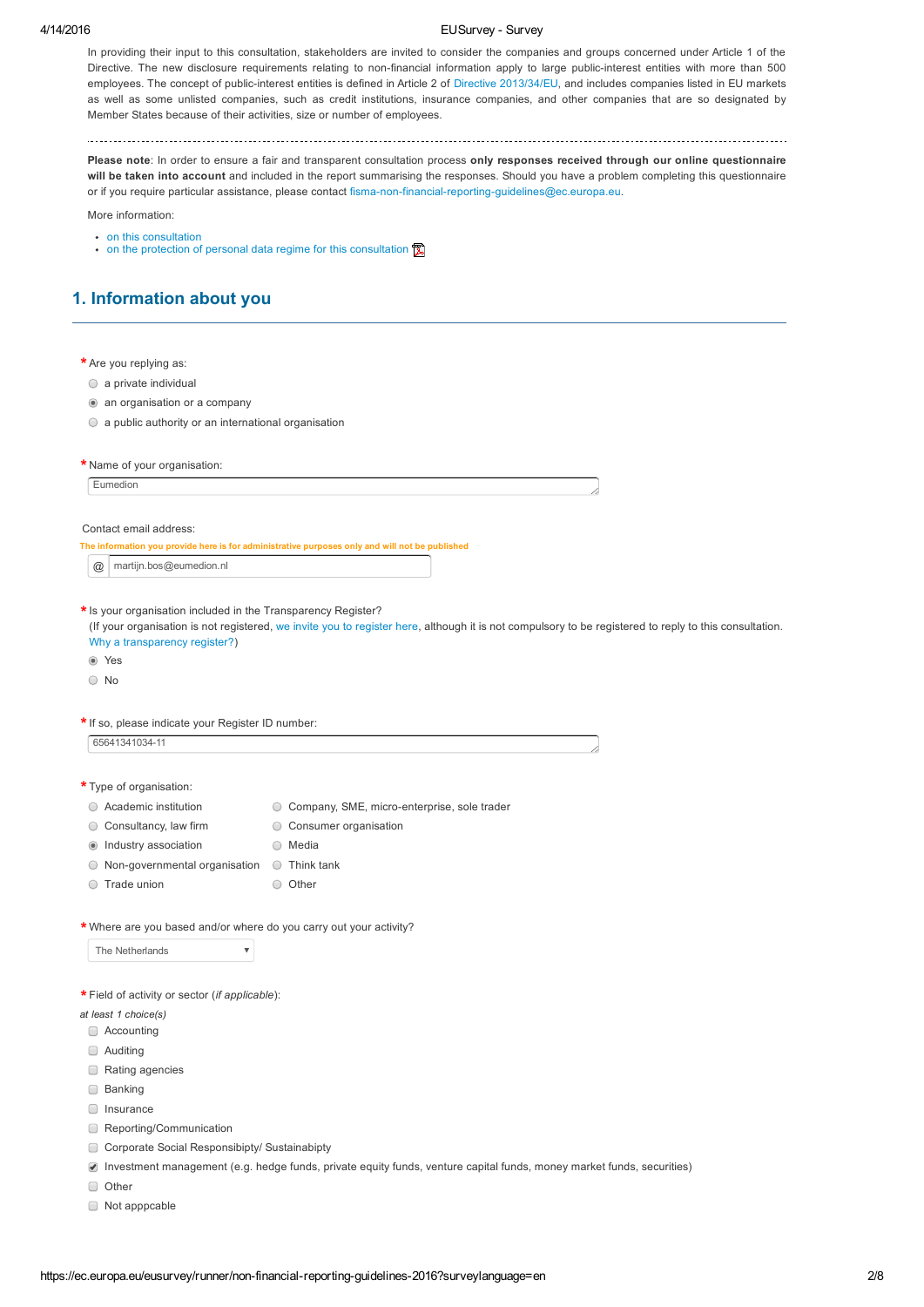

Important notice on the publication of responses

- $\star$  Contributions received are intended for publication on the Commission's website. Do you agree to your contribution being published? (see specific privacy [statement](http://ec.europa.eu/finance/consultations/2016/non-financial-reporting-guidelines/docs/privacy-statement_en.pdf)  $\boxed{2}$ )
- Yes, I agree to my response being published under the name I indicate (*name of your organisation/company/public authority or your name if your reply as an individual*)
- No, I do not want my response to be published

# 2. Your opinion

### For the purposes of this public consultation:

Please, order in terms of importance (1 least important, 9 most important)

## "The GUIDELINES":

The non-binding guidelines on methodology for reporting non-financial information that the Commission will prepare in accordance with Article 2 of Directive [2014/95/EU](http://eur-lex.europa.eu/legal-content/EN/TXT/?uri=CELEX:32014L0095) on disclosure of non-financial and diversity information by certain large undertakings and groups ("the DIRECTIVE").

"KPIs":

Key performance indicators.

# I. General principles and key attributes of the non-financial information

|                                          | 1<br>(least<br>important) | 2              | 3              | 4              | 5              | 6                                      | 7          | 8                                                 | 9<br>(most<br>important) |
|------------------------------------------|---------------------------|----------------|----------------|----------------|----------------|----------------------------------------|------------|---------------------------------------------------|--------------------------|
| *Materiality/Relevance                   | $\bigcirc$                | $\bigcirc$     | $\bigcirc$     | $\bigcirc$     | $\bigcirc$     | $\bigcirc$                             | $\bigcirc$ | $\begin{array}{c} \bullet \\ \bullet \end{array}$ | $\bigcirc$               |
| *Usefulness                              | $\bigcirc$                | $\bigcirc$     | $\bigcirc$     | $\bigcirc$     | $\bigcirc$     | $\bigcirc$                             | $\bigcirc$ | $\bigcirc$                                        | $\circledcirc$           |
| *Comparability                           | $\bigcirc$                | $\bigcirc$     | $\bigcirc$     | $\bigcirc$     | $\bigcirc$     | $\bigcirc$                             | $\odot$    | $\bigcirc$                                        | $\bigcirc$               |
| *Avoiding undue administrative<br>burden | $\bigcirc$                | $\circledcirc$ | $\bigcap$      | $\bigcirc$     | $\bigcirc$     | $\bigcirc$                             | $\bigcirc$ | $\bigcirc$                                        |                          |
| *Comprehensiveness                       | $\bigcirc$                | $\bigcirc$     | $\circledcirc$ | $\bigcirc$     | $\bigcirc$     | $\bigcirc$                             | $\bigcirc$ | $\bigcirc$                                        | $\bigcirc$               |
| *Fairness and balance                    | $\bigcirc$                | $\bigcirc$     | $\bigcirc$     | $\circledcirc$ | $\bigcirc$     | $\bigcirc$                             | $\bigcirc$ | $\bigcirc$                                        | ∩                        |
| *Understandability                       | $\bigcirc$                | $\bigcirc$     | $\bigcirc$     | $\bigcirc$     | $\circledcirc$ | $\bigcirc$                             | $\bigcirc$ | $\bigcirc$                                        | ∩                        |
| *Reliability                             | $\bigcirc$                | $\bigcirc$     | $\bigcirc$     | $\bigcirc$     | $\bigcirc$     | $\begin{array}{c} \bullet \end{array}$ | $\bigcirc$ | $\bigcirc$                                        | $\bigcirc$               |
| Other                                    | $\bigcirc$                | $\circ$        | $\bigcirc$     | $\bigcirc$     | $\bigcirc$     | $\bigcirc$                             | $\bigcirc$ | $\bigcirc$                                        | $\bigcirc$               |

Q1. What aspects of disclosure of non-financial information do you think that should be addressed by the GUIDELINES?

Q2. Who should be considered in your opinion the main audience of the non-financial statement?

Please, check the box of the alternative that you consider more appropriate

- O The shareholders
- The investment community in a broad sense
- Users of information with an economic interest, such as suppliers, customers, employees, etc.
- All users of information (including consumers, local communities, NGOs, etc.)
- O Other
- $\star$  Q2.1 Could you please provide a brief explanation on your answer regarding who should be considered the main audience of the non-financial statement?

*400 character(s) maximum (26 characters left)*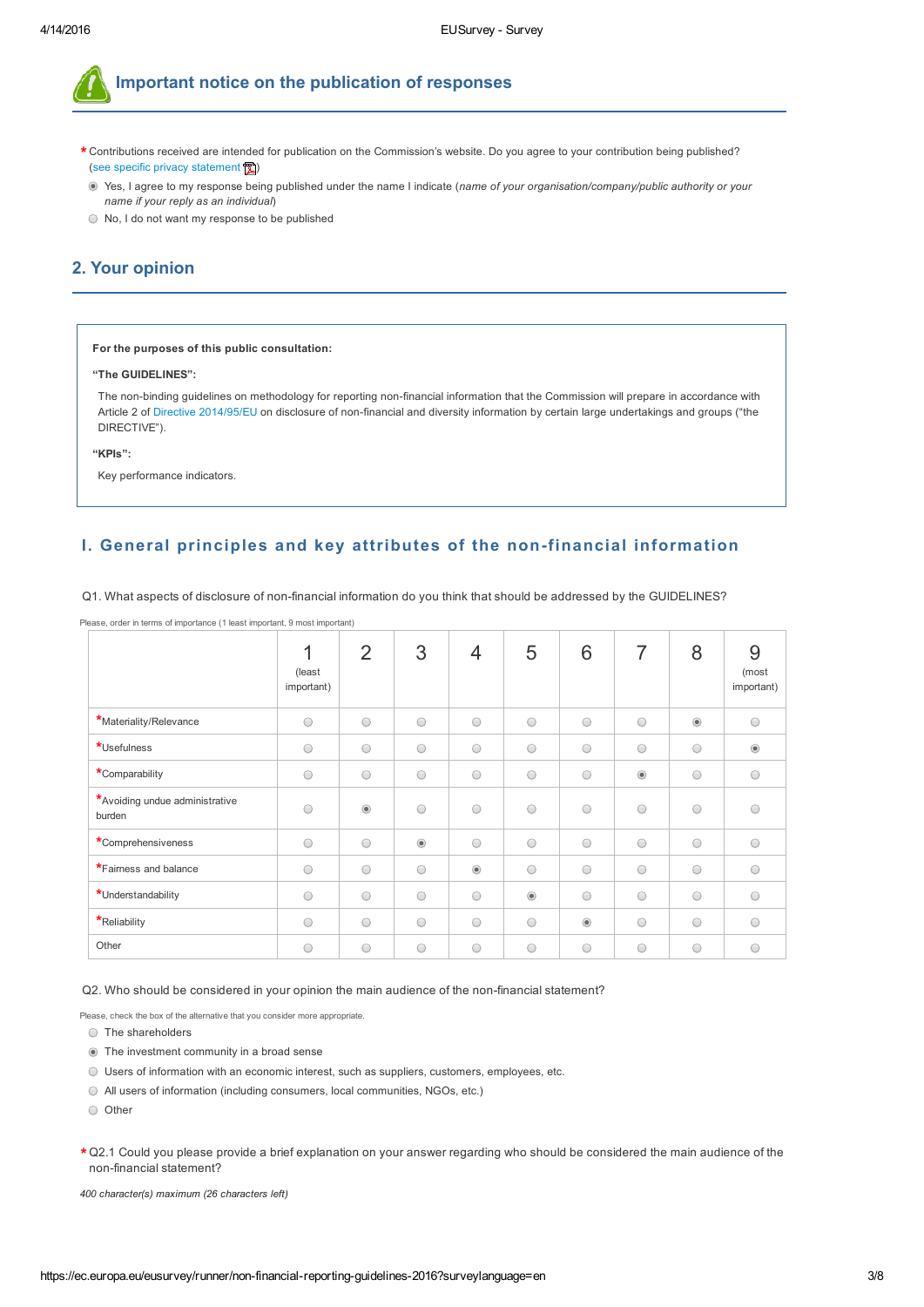If the main audience of the annual report is too diverse, it will become impossible to properly judge materiality and relevance. Therefore the report should not have all users as the audience. Employees, customers and suppliers have other primary important sources of information; serving all needs of these groups in the annual report would make it endless and unreadable.

## Q3. In your opinion, what features make a piece of information relevant (or material) for the purposes of the non-financial statement?

Please, order in terms of importance (1 least important, 7 most important)

|                                                                                 | (least)<br>important) | 2              | 3              | 4          | 5          | 6          | (most<br>important) |
|---------------------------------------------------------------------------------|-----------------------|----------------|----------------|------------|------------|------------|---------------------|
| *Useful for the management/directors of the company                             | ∩                     | ⊂              | $\circledcirc$ | $\bigcirc$ | $\bigcirc$ | ∩          |                     |
| *Relevant for shareholders or investors' decision-making                        | $\bigcap$             | ∩              | $\bigcirc$     | $\bigcirc$ | $\bigcirc$ | $\bigcirc$ |                     |
| *Relevant for stakeholders in general                                           | O                     | $\circledcirc$ | $\bigcirc$     | $\bigcirc$ | $\bigcirc$ | $\bigcirc$ |                     |
| *Necessary to understand the impacts of the company's<br>activity               | ∩                     | ∩              | $\bigcirc$     | $\circ$    | ∩          | ∩          |                     |
| *Necessary to understand the company's development,<br>performance and position | ∩                     | ∩              | $\bigcap$      | $\bigcirc$ | $\bigcap$  | ⋒          |                     |
| *Necessary to understand how the company manages non-<br>financial risks        | $\bigcap$             | ◠              | $\bigcap$      | $\bigcirc$ | $^{\circ}$ | ∩          |                     |
| Other                                                                           | O                     | O              | $\bigcirc$     | O          | $\bigcirc$ | $\bigcirc$ | €                   |

 $\star$  Q3.1 Could you please provide a brief explanation on your answer regarding the features which make a piece of information relevant (or material) for the purposes of the non-financial statement?

### *400 character(s) maximum (5 characters left)*

Relevance can be judged based on whether a piece of non-financial information is necessary for understanding how the reporting entity aims to create value, its strategy, its business model, the performance, the prospects and what risks are taken and mitigated. The IIRC's Integrated Reporting framework provides an accurate indication of relevant information needs of the investment community.

# II. Content of the non-binding guidelines

Q4. Do you think that the GUIDELINES will be more useful for companies and users if they set out general principles and key ideas or if they put forward solutions in a detailed manner, including on specific sectoral issues?

|                                                                                                                                    | $\mathcal{D}$            |  | No<br>opinion |
|------------------------------------------------------------------------------------------------------------------------------------|--------------------------|--|---------------|
| $\ast$<br>Please, indicate on a scale from 1 to 5<br>(1 geared towards general principles, 5 high level of<br>detail/prescription) | $\left( \bullet \right)$ |  |               |

 $\star$  Q4.1 Could you please provide a brief explanation on your answer regarding whether the GUIDELINES will be more useful for companies and users if they set out general principles and key ideas or if they prescribe solutions in a detailed manner, including on specific sectoral issues?

#### *400 character(s) maximum (0 characters left)*

Prescriptive and detailed guidelines may result in a checking-the-box mentality by preparers. We consider IIRC's framework for integrated reporting to be sufficiently principle based. Sectors are notoriously difficult to define and diversity in any defined sector is often still too high to set relevant sector specific rules. Defining more sectors will also make it difficult to maintain guidelines.

Q5. Please, provide a brief description of how you think that the following matters should be treated in the GUIDELINES, including as appropriate how they should be defined and described:

## a. Business model:

*400 character(s) maximum (3 characters left)*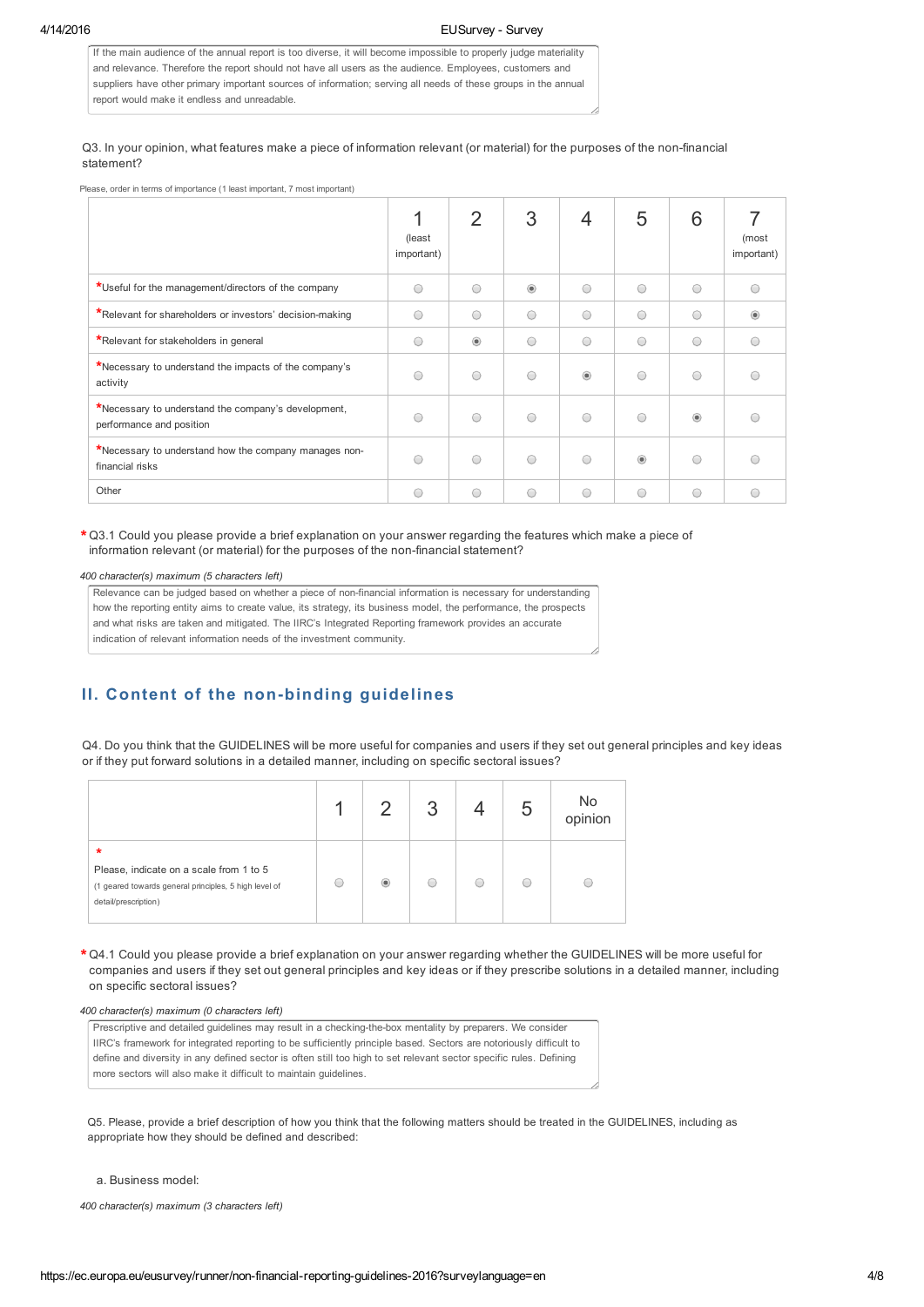We subscribe to IIRC's definition of business model: "The chosen system of inputs, business activities, outputs and outcomes that aims to create value over the short, medium and long term." If the GUIDELINES were to become dependent on business model, such business models should be assessed on actual facts as much as possible and not on management interpretation, just like IFRS currently does.

## b. Policies:

### *400 character(s) maximum (53 characters left)*

Policies refer to the framework of business principles regarding how an entity operates and behaves. Examples of topics covered by policies are capital allocation, anti-bribery, human rights, tax, environment, social, health & safety and remuneration. Investors need entities to be transparent on such policies, also for engagement with companies

## c. Due diligence process:

#### *400 character(s) maximum (206 characters left)*

In the context of monitoring the supply chain, it is the process through which companies identify, prevent and mitigate risks and account for how they address their actual and potential impacts.

#### d. Business relationships:

#### *400 character(s) maximum (285 characters left)*

An entity's typical business relationships typically include for example their suppliers, clients, and contractors.

#### e. Key performance indicators –KPIs:

#### *400 character(s) maximum (71 characters left)*

Key performance indicators are a small selection of most relevant measures that indicate the progress of an entity on key aspects. KPIs often include both financial and non-financial matters. ESMA successfully added generic rigor to KPIs in the management report via its guidelines for some nonGAAP measures for listed entities.

#### f. Outcome of policies:

#### *400 character(s) maximum (120 characters left)*

The outcome of a policy describes the result of a certain policy within a reporting period. Investors need information both on the policies and the outcomes for their analysis and for meaningful engagement with companies. Therefore outcomes often are relevant disclosures as well.

### g. Principal risks:

#### *400 character(s) maximum (52 characters left)*

A brief description of no more than five of the most material risk factors specific to the company contained in the category of highest materiality based on the company's assessment of the probability of their occurrence and the expected magnitude of their negative impact (in line with Art. 7 and 16 of the Proposal for a Prospectus Regulation).

#### h. Impact of the activity:

### *400 character(s) maximum (127 characters left)*

Such impacts, both positive and negative, generally refer to the effect (financial and non-financial) of an entity's business activities on its external stakeholders. Such impacts affect the entity's license to operate and therefore represent key information for investors.

#### i. Adverse impacts:

#### *400 character(s) maximum (149 characters left)*

Adverse tends to limit the definition of 'impacts' to negative effects only. Adverse impacts can impair sustainable value creation over time. Investors are keen to learn any material adverse impact an entity has caused, currently causes, or may cause.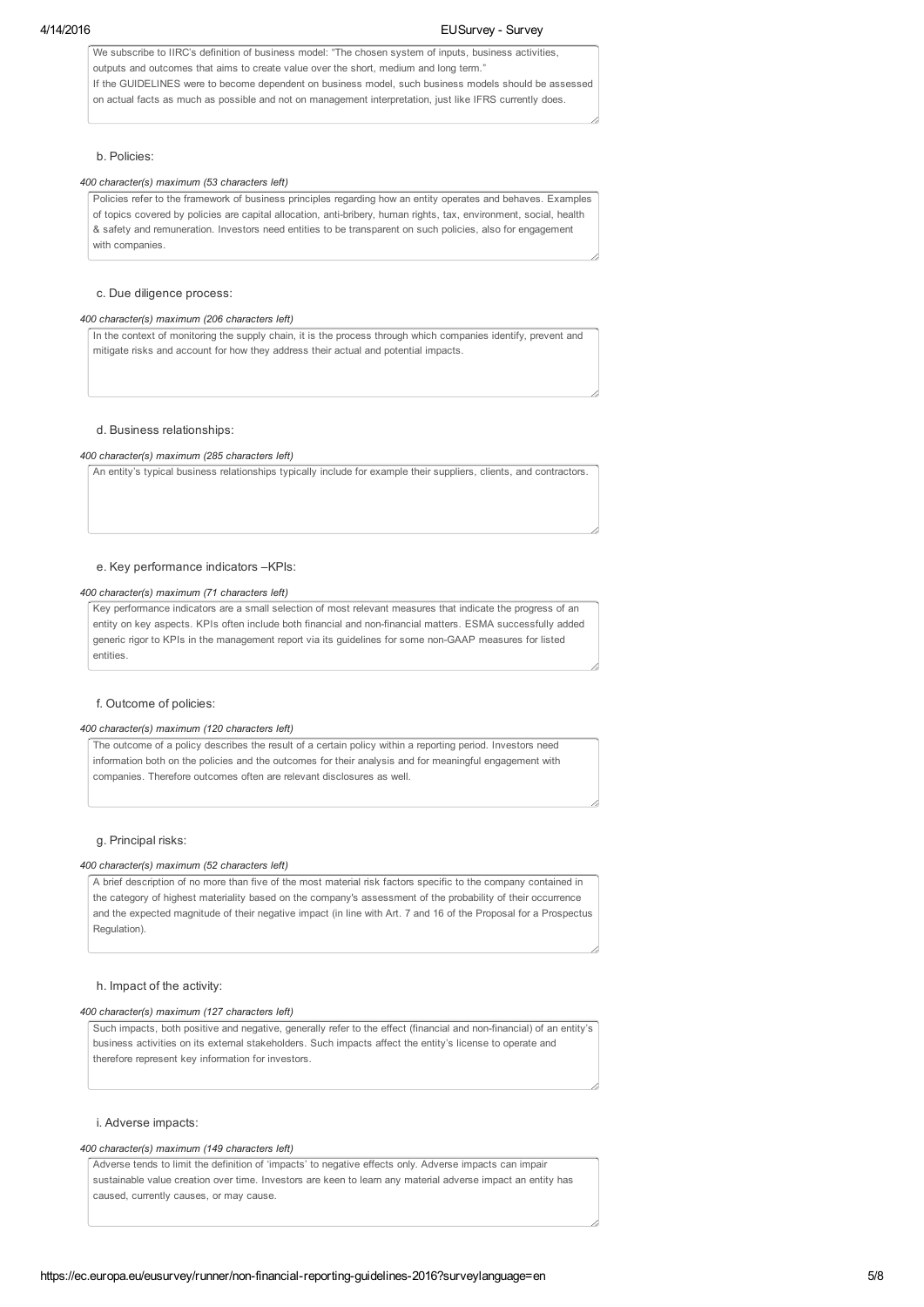#### j. Information omitted in exceptional cases where disclosure would be seriously prejudicial:

### *400 character(s) maximum (0 characters left)*

In very exceptional circumstances, investors accept some aspects are too harmful to disclose. However, there are renown cases where preparers use this argument to disclose too little, resulting in often harmful rumours, impaired investment decisions and shareholder engagement. There should be a role for the security regulator to judge in confidence whether a preparer can forego on such disclosure.

## Q6. How do you think that the GUIDELINES should approach the disclosure of key performance indicators (KPIs)?

#### *between 2 and 2 answered rows*

|                                                                                                                                                                    | (best<br>option)       | (second<br>preferred<br>option) |
|--------------------------------------------------------------------------------------------------------------------------------------------------------------------|------------------------|---------------------------------|
| The GUIDELINES should highlight key principles on how to disclose relevant KPIs and complementariness with narrative<br>and/or financial information as applicable | $\left( \quad \right)$ |                                 |
| The GUIDELINES should make reference to KPIs proposed by other frameworks where addressing concrete matters or issues                                              | $\bigcap$              |                                 |
| The GUIDELINES should include a comprehensive list of KPIs, general and sectoral                                                                                   | $\bigcirc$             |                                 |
| The GUIDELINES should provide flexibility for companies to exercise judgement in deciding what KPIs should be included in<br>their disclosures                     | $($ )                  |                                 |
| Other                                                                                                                                                              | $\circ$                |                                 |

# Please specify what other approach you would advocate: \*

Adding generic rigor in the measurement of preparer defined KPIs via the GUIDELINES.

 $\star$  Q6.1 Could you please provide a brief explanation on your answer regarding how you think the GUIDELINES should approach the disclosure of key performance indicators (KPIs)?

## *400 character(s) maximum (38 characters left)*

It is the responsibility of the reporting entity to determine which subjects and issues are considered material and how to present them. The most important added value of the GUIDELINES may be expected from mirroring ESMA's approach, which successfully added generic rigor in measurement of KPIs via its guidelines for some non-GAAP measures for listed entities.

Q7. Do you think that the GUIDELINES should include guidance on specific sectoral issues such as responsible supply chain management of conflict minerals?

|                                                                                                                                 |  |  | No<br>opinion |
|---------------------------------------------------------------------------------------------------------------------------------|--|--|---------------|
| $\ast$<br>Please, indicate on a scale from 1 to 5<br>(1 geared towards general principles, 5 high level of detail/prescription) |  |  |               |

 $\star$  Q7.1 Could you please provide a brief explanation on your answer regarding whether the GUIDELINES should include guidance on specific sectoral issues such as responsible supply chain management of conflict minerals?

#### *400 character(s) maximum (264 characters left)*

The GUIDELINES should not dictate sector specific elements, but may include themes and definitions that are relevant across all sectors.

# III. Interaction with other frameworks and other aspects

Q8. How do you think that the GUIDELINES should relate to existing national, international or other EU-based frameworks (such as UN Global Compact, the UN Guiding Principles on Business and Human Rights, OECD guidelines for multinational enterprises, the ILO Tripartite Declaration of principles concerning multinational enterprises and social policy, EMAS, etc.)?

 $\epsilon$ [EUSurvey](https://ec.europa.eu/eusurvey/home/welcome;JSESSIONIDEUSURVEY=CAF9833BC5B791F349D34E268FC820D7/runner) All public [surveys](https://ec.europa.eu/eusurvey/home/publicsurveys;JSESSIONIDEUSURVEY=CAF9833BC5B791F349D34E268FC820D7/runner) [Login](https://ec.europa.eu/eusurvey/auth/login;JSESSIONIDEUSURVEY=CAF9833BC5B791F349D34E268FC820D7/runner) | [About](https://ec.europa.eu/eusurvey/home/about;JSESSIONIDEUSURVEY=CAF9833BC5B791F349D34E268FC820D7/runner) | [Support](https://ec.europa.eu/eusurvey/home/support;JSESSIONIDEUSURVEY=CAF9833BC5B791F349D34E268FC820D7/runner) | [Download](https://ec.europa.eu/eusurvey/home/download;JSESSIONIDEUSURVEY=CAF9833BC5B791F349D34E268FC820D7/runner) | [Documentation](https://ec.europa.eu/eusurvey/home/documentation;JSESSIONIDEUSURVEY=CAF9833BC5B791F349D34E268FC820D7/runner)

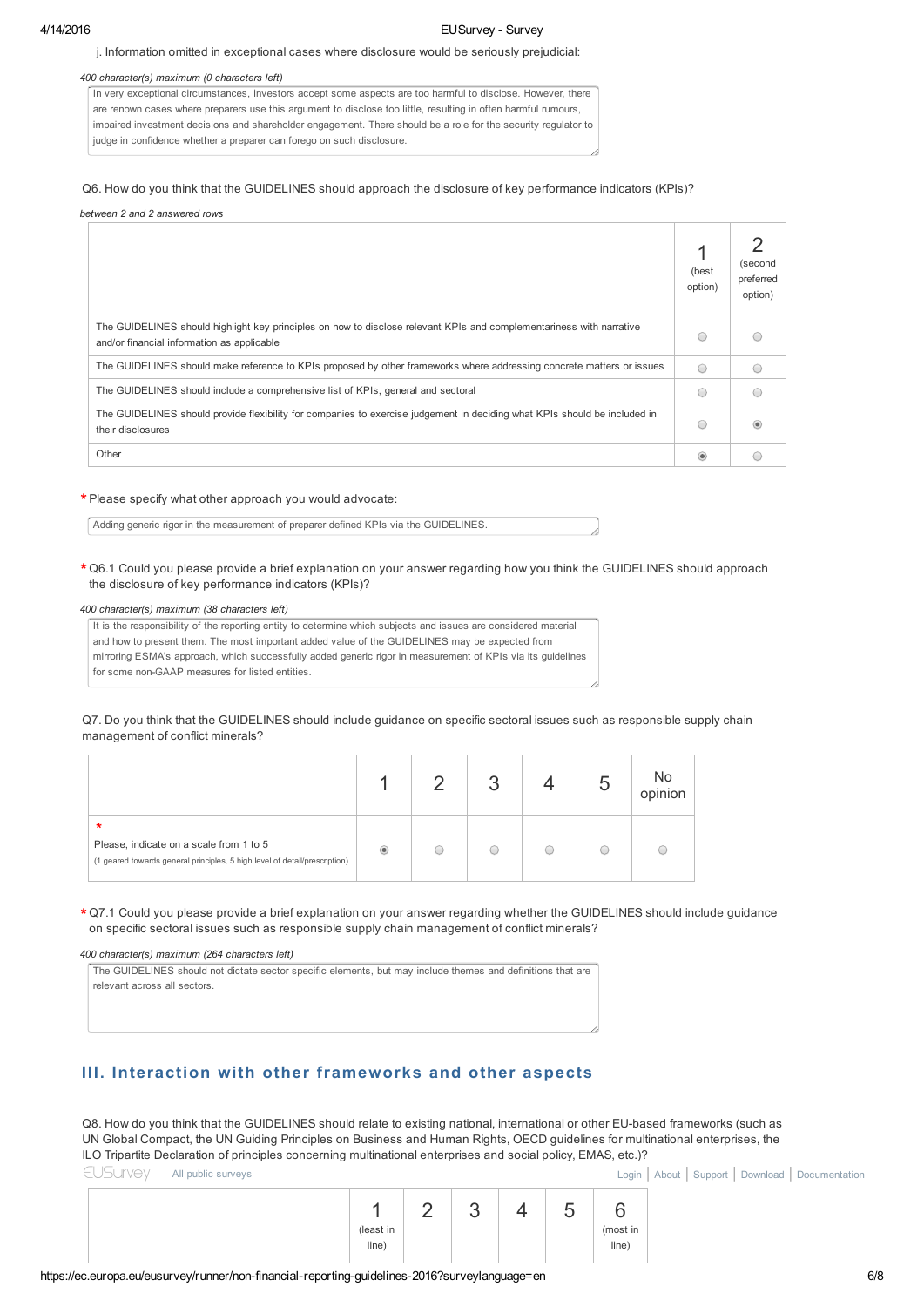## 4/14/2016 EUSurvey Survey

| *The GUIDELINES should include detailed solutions<br>and be an exhaustive document in a way that could<br>make unnecessary for companies the use of other<br>quidelines |         | ⋒ |                |   |  |
|-------------------------------------------------------------------------------------------------------------------------------------------------------------------------|---------|---|----------------|---|--|
| *The GUIDELINES should be complementary to other<br>frameworks                                                                                                          |         |   |                |   |  |
| *The GUIDELINES should make reference to other<br>frameworks where addressing concrete matters or<br>specific issues                                                    |         |   | $\circledcirc$ |   |  |
| *The GUIDELINES should get general inspiration from<br>other frameworks                                                                                                 | ∩       |   |                | 6 |  |
| *The GUIDELINES should explain how content<br>produced in the context of other frameworks could be<br>used in the non-financial statement                               |         |   |                |   |  |
| $*$ Other                                                                                                                                                               | $\circ$ |   | $\bigcirc$     |   |  |

## Please specify what other approach you would advocate: \*

<Intentionally left blank>

 $\star$  Q8.1 Could you please provide a brief explanation on your answer regarding how you think the GUIDELINES should relate to existing national, international or other EU-based frameworks?

## *400 character(s) maximum (68 characters left)*

| We should avoid duplication of the frameworks that are already in place. The GUIDELINES may provide a          |
|----------------------------------------------------------------------------------------------------------------|
| selection of complementary (sections of) frameworks to help quide preparers in making sure all non-financial   |
| themes are covered. For non-listed smaller preparers a relatively complete but also proportional selection may |
| be useful.                                                                                                     |

 $\star$  Q9. Do you think that when preparing the GUIDELINES only the companies included in the scope of the DIRECTIVE should be considered, or that the interests, characteristics and/or requirements of other companies that prepare management reports should be taken into account as well?

Please, check the box of the alternative that you consider most appropriate.

Specific to the requirements of the companies under scope of the DIRECTIVE

- Consider all large companies
- $\bigcirc$  Consider all companies
- Focus on the requirements of the companies under the scope of the DIRECTIVE, but also propose best practice for other companies that prepare management reports
- $\star$  Q9.1 Accordingly, do you think that the content of the guidelines should be different according to the targeted companies? Could you please provide a brief explanation?

#### *400 character(s) maximum (187 characters left)*

Eumedion is a representative of institutional investors who can, through their engagement policies, try to influence the behaviour of listed companies. The scope of the DIRECTIVE sufficiently covers this purpose.

#### Q10. Does your company disclose annually relevant non-financial information?

Please, check the box of the alternative that you consider most appropriate

- Yes
- No
- Don't know / no opinion / not relevant

# IV. Disclosures related to board diversity policy

 $\star$  Q11. Should the GUIDELINES provide more clarity on what companies should disclose as regards their board diversity?

Please, check the box of the alternative that you consider most appropriate.

- Yes
- ∩ No
- Don't know / no opinion / not relevant

 $\star$  Q11.1 Could you please provide a brief explanation on your answer regarding whether the GUIDELINES should provide more